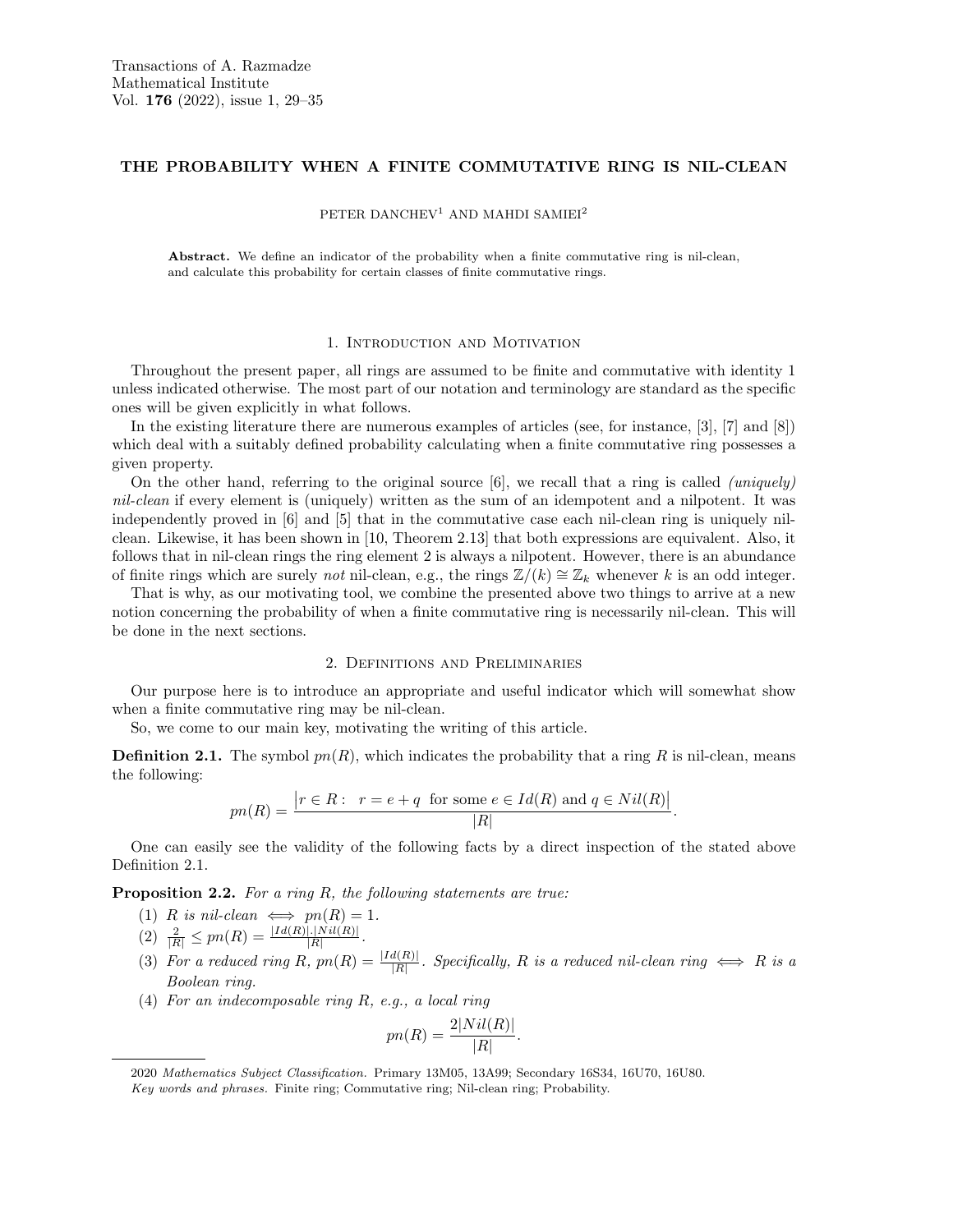- (5) If R is an indecomposable reduced ring, e.g., a domain, then  $pn(R) = \frac{2}{|R|}$ .
- (6) R is an indecomposable reduced nil-clean ring  $\iff$  R is isomorphic to the ring  $\mathbb{Z}_2$ .

(7) If 
$$
R = \prod_{i=1}^{n} R_i
$$
, then  $pn(R) = \prod_{i=1}^{n} pn(R_i)$ .

**Lemma 2.3.** Let  $R$  be a ring. Then:

- (1) R is local if and only if  $Zd(R)$ , the set of zero divisors of R, is an ideal (and so, in particular,  $Zd(R) = Nil(R)$  is the unique maximal ideal of R).
- (2) ([9, Theorem 2(ii)]) If R is a local ring with the unique maximal ideal M, then  $|R| = p^{nr}$ ,  $|M| = p^{(n-1)r}$  for some prime p and positive integers n, r.

**Corollary 2.4.** For a local ring  $(R, M)$ ,

$$
pn(R) = \frac{2}{p^r},
$$

in which  $p^r = |R|/|M|$  for some prime p and a positive integer r.

*Proof.* The proof is clear by the utilization of Proposition 2.2(4) and Lemma 2.3.

**Corollary 2.5.** For a local ring  $(R, M)$ , the following conditions are equivalent:

- $(1)$  R is nil-clean;
- (2)  $|R| = 2^n$  and  $|M| = 2^{n-1}$  for some positive integer n.

*Proof.* (1)  $\Rightarrow$  (2). Assume that R is nil-clean. By a new application of Corollary 2.4, one has  $|R|/|M| = p^r = 2$ . Consequently, we conclude from Lemma 2.3(2) that  $|R| = 2^n$  and  $|M| = 2^{n-1}$  for some positive integer n.

 $(2)$  ⇒ (1). Suppose that  $|R| = 2^n$  and  $|M| = 2^{n-1}$  for some positive integer *n*. Then  $pn(R) = \frac{2}{p^r}$ , where  $p = 2$  and  $r = 1$  by using Corollary 2.4. Thus R is a nil-clean ring.

Recall that for a ring R and an R-module M, the Nagata's idealization of M, denoted by  $R(+)M$ , is a ring which is formed from the direct sum  $R \oplus M$ , but with multiplication defined by  $(r, m)(s, n) =$  $(rs, rn + sm)$  for any elements  $(r, m)$  and  $(s, n)$  of  $R(+)M$ . These operations make  $R(+)M$  a ring with the identity element (1,0), containing R. Also, all prime (maximal) ideals of  $R(+)M$  have the form  $P(+)M$  for some prime (maximal) ideals P of R.

**Corollary 2.6.** Let p be a prime number and  $k > i$  positive integers. Then  $pn((\mathbb{Z}_{p^i})(+)(\mathbb{Z}_p)^{k-i}) = \frac{2}{p^i}$ . Moreover, the ring  $(\mathbb{Z}_{p^i})^2 + ((\mathbb{Z}_p)^{k-i})$  is nil-clean if and only if  $p = 2$  and  $i = 1$ .

*Proof.* Consider the ring  $R = (\mathbb{Z}_{p^i})^2 + ((\mathbb{Z}_p)^{k-i})$ . It is obvious that  $|R| = p^k$  and  $p\mathbb{Z}_{p^i}(+)(\mathbb{Z}_p)^{k-i}$  is the only maximal ideal of R and hence  $|Nil(R)|=p^{k-i}$ . It follows that  $|R|/|Nil(R)|=p^i$  and so, with Corollary 2.4 at hand, one deduces that  $pn(R) = \frac{2}{p^i}$ , as required.

**Lemma 2.7.** Any finite ring R with exactly t distinct maximal ideals can be decomposed into a direct product of t local rings.

*Proof.* See [2, Theorem 8.7].

The next assertion follows by direct and straightforward calculations, so we leave it to the interested reader for a verification.

**Proposition 2.8.** Let R be a ring with exactly t distinct maximal ideals, so  $R = R_1 \times R_2 \times \cdots \times R_t$ . Then

$$
\frac{|R|}{|Nil(R)|} = p_1^{r_1}p_2^{r_2}\cdots p_t^{r_t},
$$

where  $p_i^{r_i} = \frac{|R_i|}{|Nil(R_i)|}$  $\frac{|R_i|}{|Nil(R_i)|}$ , for some (not necessarily distinct) primes  $p_1,\ldots,p_t$  and positive integers  $r_1, \ldots, r_t$ .

We proceed by proving the following claim.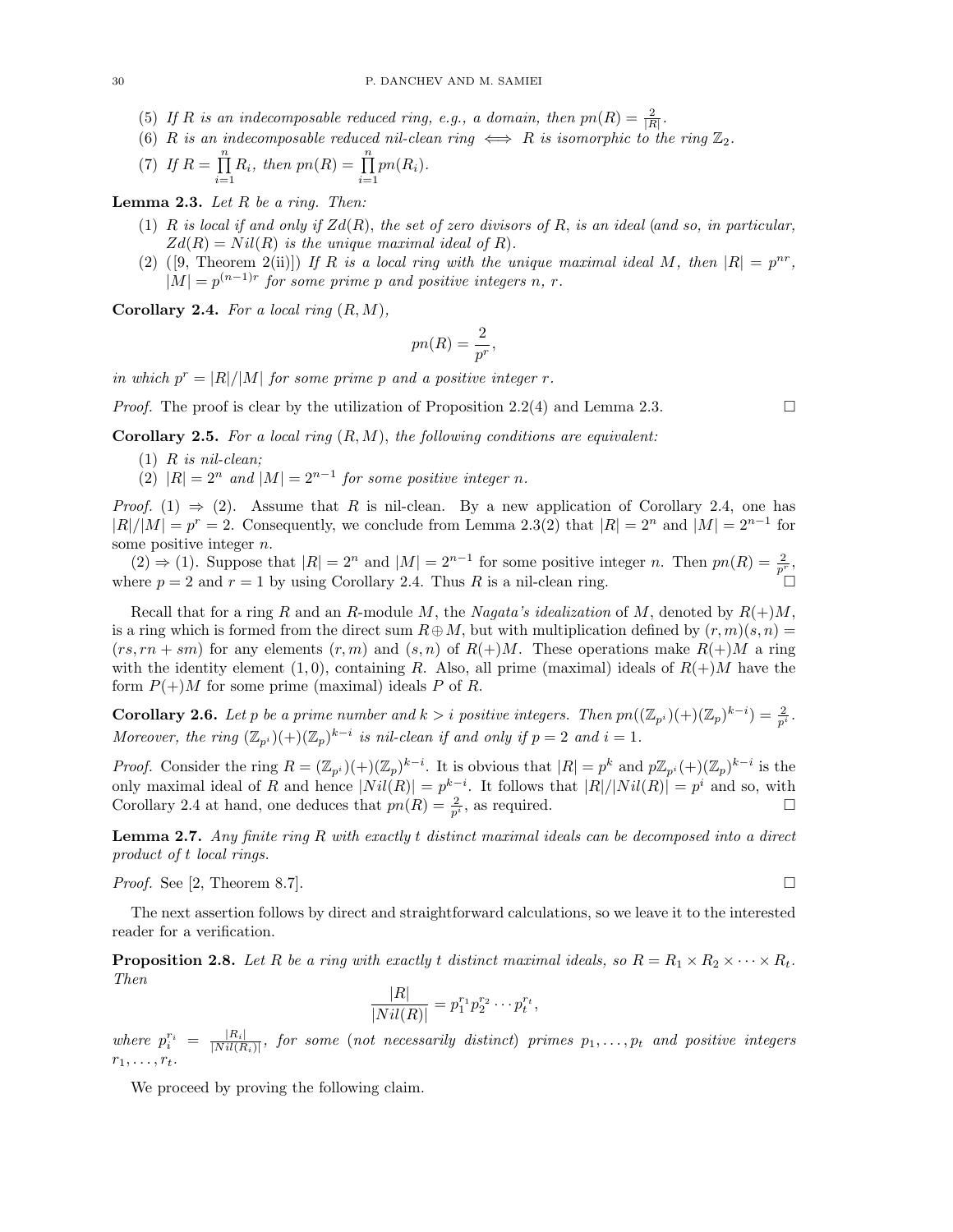**Theorem 2.9.** Let R be a ring and let  $t \in \mathbb{N}$  be the number of maximal ideals of R. Then

$$
pn(R) = \frac{2^t |Nil(R)|}{|R|} = \frac{2^t}{p_1^{r_1} p_2^{r_2} \cdots p_t^{r_t}},
$$

where  $R \cong \prod^t$  $\prod_{i=1}^{\infty} R_i$  and  $p_i^{r_i} = \frac{|R_i|}{|Nil(R_i)|}$  $\frac{|R_i|}{|Nil(R_i)|}$ .

*Proof.* With the aid of Lemma 2.7, one finds that  $R \cong \prod_{i=1}^{t}$  $\prod_{i=1} R_i$  such that  $R_i$  is a local ring for any  $1 \leq i \leq t$ . So,  $pn(R) = \prod_{i=1}^{t}$  $\prod_{i=1}$  pn( $R_i$ ) according to Proposition 2.2(7). It follows now from Proposition 2.2(4) that  $pn(R_i) = \frac{2|Nil(R_i)|}{|R_i|}$ , whence  $pn(R) = \frac{2^t \prod\limits_{i=1}^{t} |Nil(R_i)|}{\prod\limits_{i=1}^{t} |R_i|}$  $\prod\limits_{i=1}^t |R_i|$  $=\frac{2^t \prod\limits_{i=1}^t Nil(R_i)|}{|R|}$  $\frac{Nil(R_i)|}{|R|} = \frac{2^t|Nil(\prod\limits_{i=1}^tR_i)|}{|R|}$  $\frac{i=1}{|R|} =$  $2^t |Nil(R)|$  $\frac{|\nabla u(R)|}{|R|}$ . For the second part, by using the fact that  $pn(R) = \prod_{k=1}^{t}$  $\prod_{i=1}$  pn( $R_i$ ) and Corollary 2.4, we get

 $pn(R) = \frac{2^t}{r^2 \cdot r^2}$  $\frac{2^t}{p_1^{r_1}p_2^{r_2} \cdots p_t^{r_t}}$ , where  $p_i^{r_i} = \frac{|R_i|}{|Nil(R_i)|}$  $\frac{|R_i|}{|Nil(R_i)|}$ , as wanted.

As two pivotal consequences, we obtain the following statements.

**Corollary 2.10.** Let R be a ring with exactly t distinct maximal ideals, writing  $R \cong R_1 \times R_2 \times \cdots \times R_t$ . Then the following are equivalent:

- $(1)$  R is nil-clean.
- (2) All of the local rings  $R_i$  are nil-clean.
- (3)  $\frac{|R|}{|Nil(R)|} = 2^t$ .
- (4)  $|R| = 2^s$  and  $|Nil(R)| = 2^{s-t}$  for some positive integer  $s \ge t$ .

*Proof.* (1)  $\Rightarrow$  (2), (3). Let  $R = R_1 \times R_2 \times \cdots \times R_t$  be nil-clean. We conclude from Theorem 2.9 that  $1 = pn(R) = \frac{2^m}{p_1^{r_1} p_2^{r_2} \cdots p_t^{r_t}}$  in which  $p_i^{r_i} = \frac{|R_i|}{|Nil(R_i)|}$  $\frac{|R_i|}{|Nil(R_i)|}$  for  $1 \leq i \leq t$ . Thus  $p_1 = p_2 = \cdots = p_t = 2$ and  $r_1 + r_2 + \cdots + r_t = t$ . Since all  $r_i$ 's are positive integers, we get  $r_1 = r_2 = \cdots = r_t = 1$ . So,  $\frac{|R_i|}{|Nil(R_i)|} = 2$  and hence  $R_i$ 's are nil-clean rings employing Corollary 2.5. Moreover,  $\frac{|R|}{|Nil(R)|} = 2^t$  by virtue of Proposition 2.8.

 $(2) \Rightarrow (1)$  is clear.

 $(3) \Rightarrow (1)$  is trivially true by Theorem 2.9.

 $(1) \Rightarrow (4)$ . Suppose that R is nil-clean. Then by point  $(2)$ , all of the local rings  $R_i$  are nil-clean. It follows from Corollary 2.5 that  $|R_i| = 2^{n_i}$  and  $|Nil(R_i)| = 2^{n_i-1}$ , and so,  $|R| = \prod_i$  $\prod_{i=1} |R_i| = 2^s$  and  $|Nil(R)|=\prod^t$ 

 $\prod_{i=1} |Nil(R_i)| = 2^{s-t}$ , where  $s = n_1 + n_2 + \cdots + n_t$ .  $(4) \Rightarrow (3)$  is straightforward.

Corollary 2.11. For any ring R with exactly t maximal ideals, the following statements are equivalent:

(1)  $R$  is a reduced nil-clean ring.

(2)  $|R| = 2^t$ .

- (3) R is a Boolean ring.
- (4)  $R$  is a semi-primitive ring.

*Proof.* Points (1) and (3) are equivalent owing to Theorem 2.2(3). Also, (1) implies (2) obviously. Now, let  $|R| = 2^t$ . Thus Theorem 2.9 and the fact that  $pn(R) \le 1$  show that  $pn(R) = |Nil(R)| = 1$ , i.e.,  $R$  is a reduced nil-clean ring, as expected.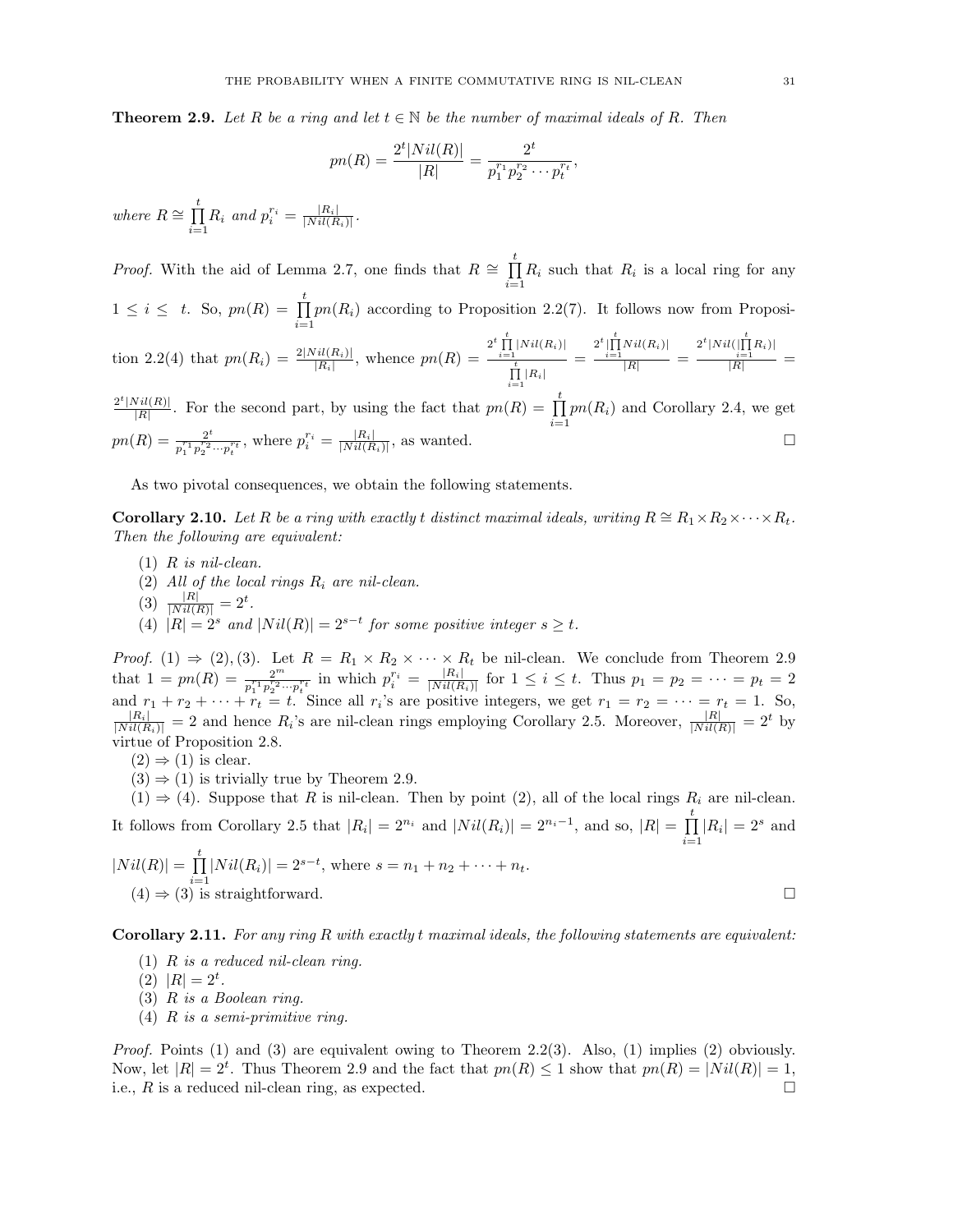### 3. THE PROBABILITY  $pn(\mathbb{Z}_n)$

Note that among the rings of the form  $\mathbb{Z}_n \cong \mathbb{Z}/(n)$ , where  $n \in \mathbb{N}$ , the local ones are all of the form  $\mathbb{Z}_{p^k}$ , where p is a prime and k, n are positive integers. Also, the ring of the residues modulo  $p^k$ , say  $\mathbb{Z}_{p^k}$ , has the unique maximal ideal  $p\mathbb{Z}_{p^k}$ . We start by characterizing the probability  $pn(\mathbb{Z}_{p^k})$ .

**Lemma 3.1.** For a prime p and a positive integer  $k$  the following equality

$$
|Nil(\mathbb{Z}_{p^k})|=p^{k-1},\,and\ \, pn(\mathbb{Z}_{p^k})=\frac{2}{p}
$$

holds. Therefore the ring  $\mathbb{Z}_{p^k}$  is nil-clean if and only if  $p = 2$ .

*Proof.* Since  $Nil(\mathbb{Z}_{p^k}) = p\mathbb{Z}_{p^k}$  and p is the generator of the additive group  $p\mathbb{Z}_{p^k}$ , one writes that  $|Nil(\mathbb{Z}_{p^k})|=|p\mathbb{Z}_{p^k}|=|\langle p>|=|p|=\frac{p^k}{\gcd(p^k,p)}=p^{k-1},$  where  $|p|$  is the order of the element p in the group  $\mathbb{Z}_{p^k}$ . Therefore  $\frac{|\mathbb{Z}_{p^k}|}{|Nil(\mathbb{Z}_{p^k})|} = p$ . Thus we conclude from Corollary 2.4 that  $pn(\mathbb{Z}_{p^k}) = \frac{2}{p}$ , as promised.  $\square$ 

The following two results are the central ones in this section.

**Theorem 3.2.** Let  $n = p_1^{\alpha_1} p_2^{\alpha_2} \cdots p_t^{\alpha_t}$  be the unique factorization of the positive integer n, where  $p_i$ a prime for each  $1 \leq i \leq t$  with  $p_i \neq p_j$  and for  $i \neq j$  with  $\alpha_j \in \mathbb{N}$ . Then:

(1)  $pn(\mathbb{Z}_n) = \frac{2^t}{n_1 n_2}$  $\frac{2^i}{p_1p_2\cdots p_t}$ . Therefore the ring  $\mathbb{Z}_n$  is nil-clean if and only if  $n = 2^k$  for some positive integer k. (2)  $|Nil(\mathbb{Z}_n)| = p_1^{\alpha_1-1}p_2^{\alpha_2-1}\cdots p_t^{\alpha_t-1}.$ 

*Proof.* (1) Let  $R = \mathbb{Z}_n$ . Then  $R \simeq \mathbb{Z}_{p_1^{\alpha_1}} \times \mathbb{Z}_{p_2^{\alpha_2}} \times \cdots \times \mathbb{Z}_{p_t^{\alpha_t}}$ . By applying Proposition 2.2(7) in this case, we get  $pn(R) = \prod_{n=1}^n$  $\prod_{i=1}^{n} pn(\mathbb{Z}_{p_i^{\alpha_i}})$ . So, by utilizing Lemma 3.1, we conclude that  $pn(\mathbb{Z}_n) = \frac{2^t}{p_1 p_2}$ .  $\frac{2^r}{p_1p_2\cdots p_t}$ .

(2) Since  $\mathbb{Z}_n \simeq \mathbb{Z}_{p_1^{a_1}} \times \mathbb{Z}_{p_2^{a_2}} \times \cdots \times \mathbb{Z}_{p_t^{a_t}}$ , one writes that

$$
|Nil(\mathbb{Z}_n)| = \Big|\prod_{i=1}^n Nil(\mathbb{Z}_{p_i^{\alpha_i}})\Big| = \prod_{i=1}^n |Nil(\mathbb{Z}_{p_i^{\alpha_i}})|,
$$

and so,  $|Nil(\mathbb{Z}_n)| = p_1^{\alpha_1-1}p_2^{\alpha_2-1}\cdots p_t^{\alpha_t-1}$  by the usage of Lemma 3.1, as required.

**Theorem 3.3.** For two positive integers  $k$  and  $n$ , the following statements are equivalent:

- (i) There exist integers r, s such that  $rk + sn = 1$ , i.e.,  $(k, n) = 1$ .
- (ii) The ring  $k\mathbb{Z}_{kn}$  has the identity element  $\overline{rk}$  for some  $r \in \mathbb{Z}$ .
- (iii)  $k\mathbb{Z}_{kn} \simeq \mathbb{Z}_n$ .

*Proof.* (i)  $\Rightarrow$  (ii). Let k and n be two positive integers such that  $(k, n) = 1$ . Then  $rk + sn = 1$  for  $r, s \in \mathbb{Z}$ . Now, it is easy to check that  $k\mathbb{Z}_{kn}$  has exactly n elements as  $\{\overline{0}, \overline{k}, \overline{2k}, \ldots, \overline{(n-1)k}\}$ . Now, let  $i\overline{k} \in k\mathbb{Z}_{kn}$  for some  $0 \leq i \leq n-1$ . We have  $(i\overline{k})(\overline{rk}) = \overline{irk^2} = \overline{i(rk)}\overline{k} = \overline{i(1 - ns)}\overline{k} = \overline{i(k - nsk)} = \overline{ik},$ as required.

(ii)  $\Rightarrow$  (i). If  $\overline{rk}$  is the identity element of  $k\mathbb{Z}_{kn}$ , then  $\overline{k} = \overline{k} \cdot \overline{rk} = \overline{rk^2}$ . This implies that  $n \mid 1 - rk$ , and so  $(k, n) = 1$ .

(ii)  $\Rightarrow$  (iii). Let the ring  $k\mathbb{Z}_{kn}$  have an identity  $\overline{rk}$  for some  $r \in \mathbb{Z}$ . We show that every subgroup of the ring  $k\mathbb{Z}_{kn}$  is an ideal, and thus  $k\mathbb{Z}_{kn} \simeq \mathbb{Z}_n$ . Let H be a subgroup of  $k\mathbb{Z}_{kn}$ . Since  $k\mathbb{Z}_{kn} \simeq \frac{k\mathbb{Z}}{kn\mathbb{Z}}$ , there is an integer h such that  $H \simeq \frac{hk\mathbb{Z}}{kn\mathbb{Z}}$ , where  $kn\mathbb{Z} \subseteq hk\mathbb{Z}$ . Thus we have  $H = hk\mathbb{Z}_{kn}$ , where  $h \mid n$ .

(iii)  $\Rightarrow$  (i). Let  $k\mathbb{Z}_{kn} \simeq \mathbb{Z}_n$  and  $(k,n) \neq 1$ . Then the ring  $k\mathbb{Z}_{kn}$  does not have an identity element by (ii), a contradiction.  $\square$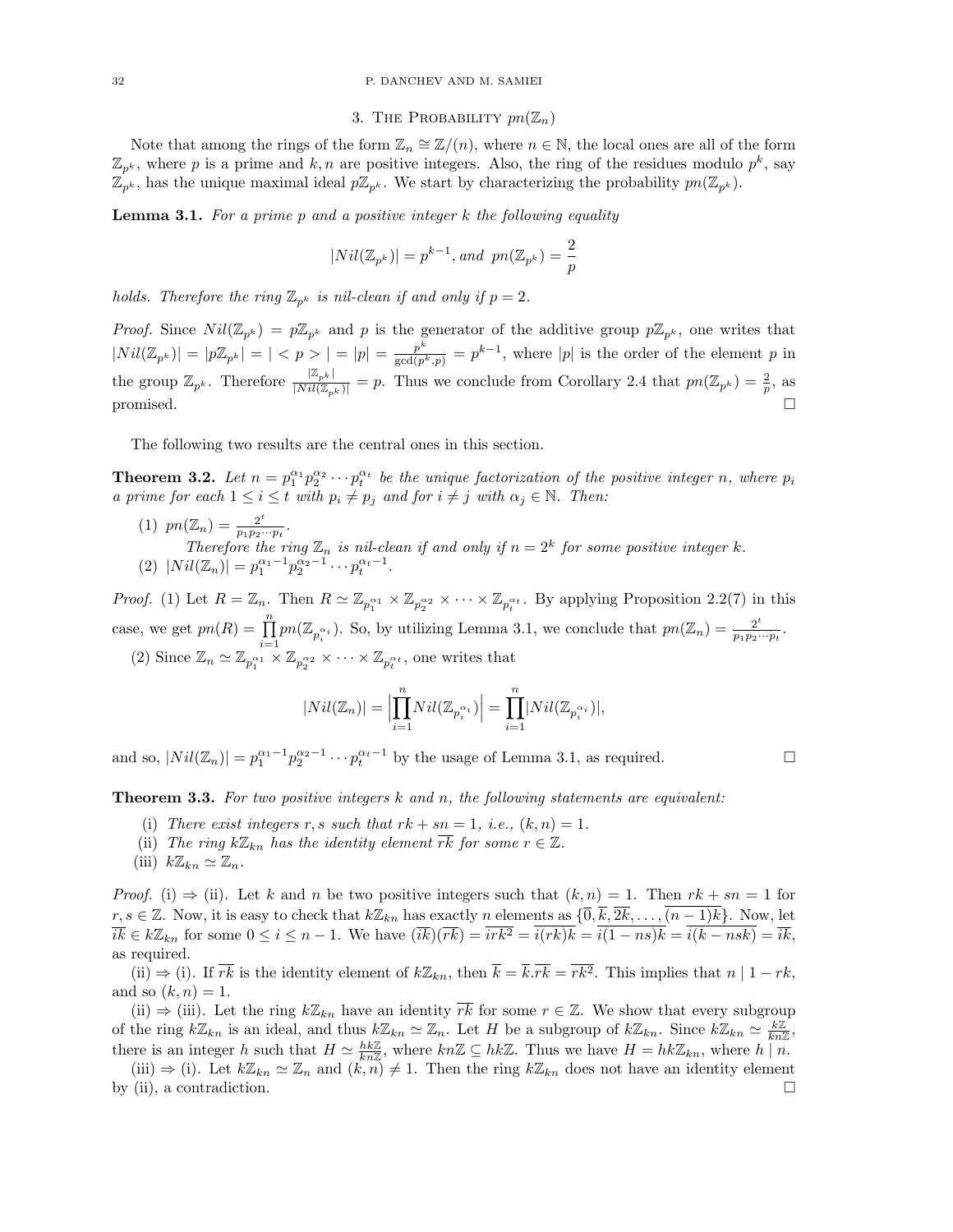### 4. THE PROBABILITY  $pn(R)$  for COMMUTATIVE RINGS WITHOUT IDENTITY

Our basic instrument here is the following well-known concept.

**Definition 4.1.** Let R be a finite commutative ring (which does not necessarily have an identity). An element x of R is called quasi-idempotent, provided  $x^n$  is an idempotent for some  $n \in \mathbb{N}$ . We denote the set of all *quasi-idempotent* elements of R by  $QI(R)$ .

It is easy to see that every element in a finite commutative ring is either nilpotent or quasiidempotent. So, we have the following result.

**Lemma 4.2.** For a finite commutative ring R (which does not necessarily have an identity),

 $|R| = |Nil(R)| + |QI(R)| - 1.$ 

The following statement is a re-writing of [1, Lemma 4.4], which use we will need in the sequel.

**Theorem 4.3.** Let R be a finite commutative ring. Then either

- (i) R has an identity, or
- (ii) R is nilpotent, or
- (iii) there exists a positive integer l such that  $R \simeq R_0e_0 \times R_1e_1 \times \cdots \times R_le_l \times S$ , where  $R_0 = R$ ,  $e_i \in Id(R_i), R_i = R_{i-1} - R_{i-1}e_{i-1},$  each  $|R_i|$  is a divisor of  $|R_{i-1}|$  for all  $1 \leq i \leq l$  and  $S = Nil(S) \neq 0.$

As an immediate consequence, we extract the following

**Corollary 4.4.** Let  $R$  be a finite commutative ring, which is neither unitary, nor nilpotent. Then  $pn(R) = \prod^l$  $\prod_{i=0}$  pn( $R_i e_i$ ), where  $e_i \in Id(R_i)$  and  $R_i = R_{i-1} - R_{i-1}e_{i-1}$  for all  $1 \le i \le l$  and  $R_0 = R$ .

## 5. THE PROBABILITY  $pn(R)$  for FINITE CYCLIC RINGS

Recall that a ring R is said to be cyclic if  $R^+$  the additive group of R is a cyclic group. In [4, Corollary 2, it has been shown that R is a finite cyclic ring of order n if, and only if, there exists a positive divisor k of n such that R is isomorphic to  $k\mathbb{Z}_{kn}$ . Thus there are exactly  $\tau(n)$  non-isomorphic finite cyclic rings of order n, where  $\tau(n)$  is the number of the divisors of n. In addition, according to Theorem 3.3, the cyclic ring  $k\mathbb{Z}_{kn}$  has an identity if, and only if,  $k = 1$ . So, from now on, we shall assume that  $p_1^{\alpha_1} p_2^{\alpha_2} \cdots p_t^{\alpha_t}$  is the prime factorization of the positive integer n and  $k = p_1^{\beta_1} p_2^{\beta_2} \cdots p_t^{\beta_t}$ , where  $0 \le \beta_i \le \alpha_i$  and  $1 \le i \le t$ . To investigate the probability that a finite cyclic ring is nil-clean, we now consider two different possibilities for k.

**Case** 1: If  $\beta_i \neq 0$  for all  $1 \leq i \leq t$ , then we have the following results.

**Theorem 5.1.** Let  $p_1^{\alpha_1}p_2^{\alpha_2}\cdots p_t^{\alpha_t}$  be the prime factorization of the positive integer n. Then  $k\mathbb{Z}_{kn}$  $Nil(k\mathbb{Z}_{kn})$  if, and only if,  $k = p_1^{\beta_1}p_2^{\beta_2} \cdots p_t^{\beta_t}$ , where  $0 < \beta_i \leq \alpha$  for all  $1 \leq i \leq t$ .

*Proof.* Let  $k = p_1^{\beta_1} p_2^{\beta_2} \cdots p_t^{\beta_t}$  with  $0 < \beta_i \leq \alpha$  and  $\gamma_i = \alpha_i + \beta_i$ . Then  $p_1^{\gamma_1} p_2^{\gamma_2} \cdots p_t^{\gamma_t}$  is the prime factorization of the positive integer kn, and so,  $\mathbb{Z}_{kn} \simeq \mathbb{Z}_{p_1^{r_1}} \times \mathbb{Z}_{p_2^{r_2}} \times \cdots \times \mathbb{Z}_{p_t^{r_t}}$ . Since  $\beta_i \neq 0$ , we find that  $k\mathbb{Z}_{p_i^{\gamma_i}} \subseteq p_i\mathbb{Z}_{p_i^{\gamma_i}}$  for all  $1 \leq i \leq t$ . Therefore we have  $k\mathbb{Z}_{kn} \simeq k\mathbb{Z}_{p_1^{\gamma_1}} \times k\mathbb{Z}_{p_2^{\gamma_2}} \times \cdots \times k\mathbb{Z}_{p_t^{\gamma_t}} \subseteq$  $p_1 \mathbb{Z}_{p_1^{\gamma_1}} \times p_2 \mathbb{Z}_{p_2^{\gamma_2}} \times \cdots \times p_k \mathbb{Z}_{p_t^{\gamma_t}} \simeq Nil(\mathbb{Z}_{kn})$ . On the other hand,  $Nil(k\mathbb{Z}_{kn}) = Nil(\mathbb{Z}_{kn}) \cap k\mathbb{Z}_{kn}$ , and hence  $k\mathbb{Z}_{kn} = Nil(k\mathbb{Z}_{kn})$ . Since the above steps are reversible, we have completed our proof.

As a direct consequence, we yield the following:

**Corollary 5.2.** If  $n = p_1^{\alpha_1} p_2^{\alpha_2} \cdots p_t^{\alpha_t}$  and  $k = p_1^{\beta_1} p_2^{\beta_2} \cdots p_t^{\beta_t}$ , where  $0 < \beta_i \leq \alpha_i$  for all  $1 \leq i \leq t$ , then  $pn(k\mathbb{Z}_{kn})=1.$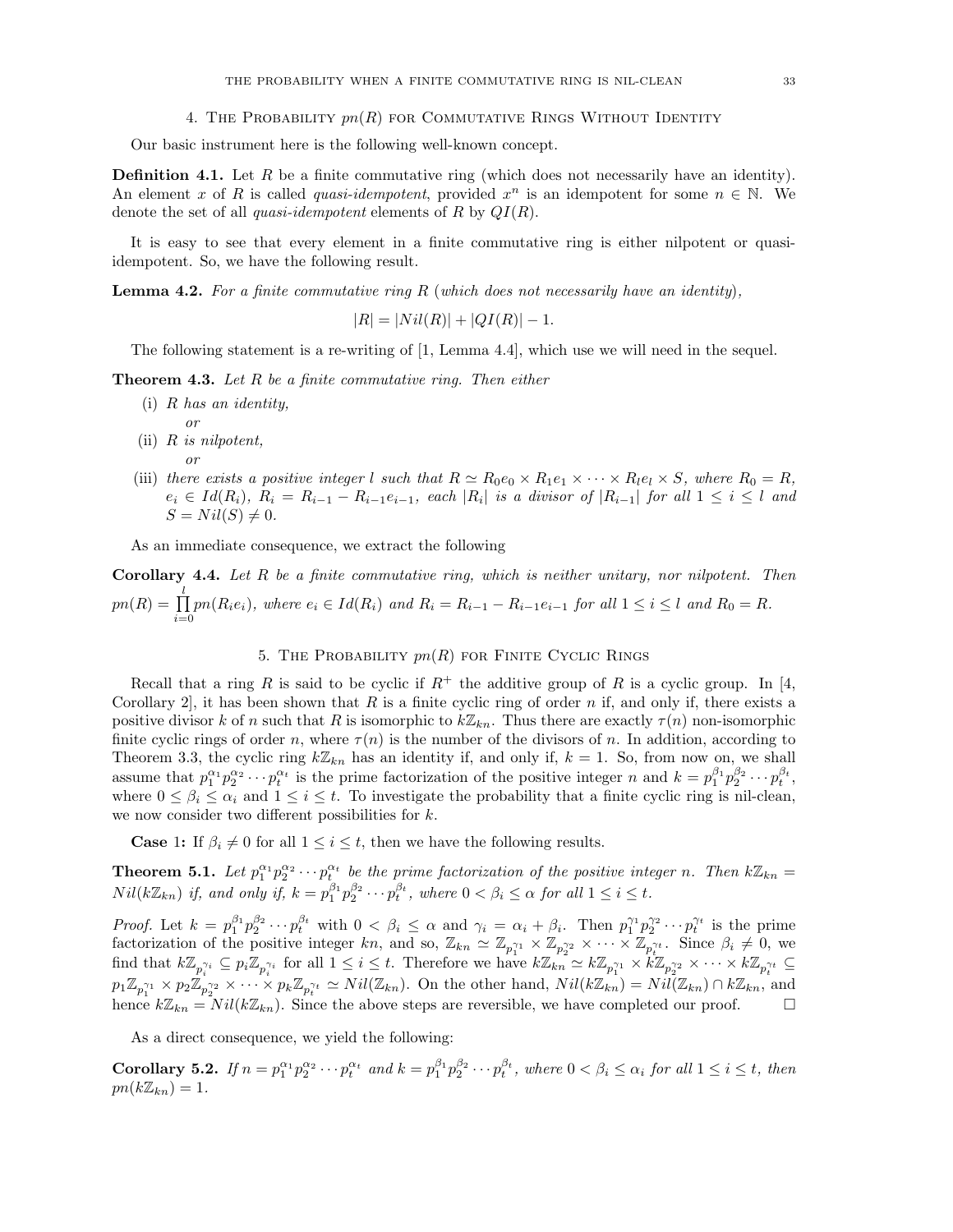**Case 2:** Suppose that  $\beta_i = 0$  for some  $1 \leq i \leq t$ .

So, an inference from [4, Theorem 13] to determine the prime ideals of finite cyclic rings is as follows:

**Lemma 5.3.** Let P be an ideal of the ring  $k\mathbb{Z}_{kn}$ . Then P is prime if, and only if, there exists a prime number p with  $(k, p) = 1$  such that  $P = \sqrt{pk} >$  and  $|P| = \frac{|R|}{p}$  $\frac{R\|}{p}$  .

Referring to Lemma 5.3, one can see that there is exactly one prime ideal of the ring  $k\mathbb{Z}_{kn}$ , for each prime number p, satisfying the condition  $(k, p) = 1$ .

If  $\beta_i = 0$  for every  $1 \leq i \leq t$ , then  $k = 1$  and so,  $pn(k\mathbb{Z}_{kn}) = pn(\mathbb{Z}_n)$  as mentioned earlier. Hence in the following statement we shall assume that there is at least one i such that  $\beta_i \neq 0$ .

**Theorem 5.4.** Let  $n = p_1^{\alpha_1} p_2^{\alpha_2} \cdots p_t^{\alpha_t}$  and  $k = p_1^{\beta_1} p_2^{\beta_2} \cdots p_t^{\beta_t}$  in which  $\beta_i = 0$  for some  $1 \le i \le t$ , and also there is at least one  $0 \le i \le t$  such that  $\beta_i \neq 0$ . If  $H = \{p_j : \beta_j = 0$  for some  $1 \le j \le t\}$ , then  $pn(k\mathbb{Z}_{kn})=\frac{2^s}{\prod}$  $\frac{2^s}{\prod\limits_{p_j\in H}p_j},\ where\ s=|H|.$ 

*Proof.* Let  $n = p_1^{\alpha_1} p_2^{\alpha_2} \cdots p_t^{\alpha_t}$  and  $k = p_1^{\beta_1} p_2^{\beta_2} \cdots p_t^{\beta_t}$  such that  $\beta_i \neq 0$  for at least one  $0 \leq i \leq t$ . Let  $\gamma_i = \alpha_i + \beta_i$ . Then  $k\mathbb{Z}_{kn} \cong k\mathbb{Z}_{p_1^{r_1}} \times k\mathbb{Z}_{p_2^{r_2}} \times \cdots \times k\mathbb{Z}_{p_t^{r_t}}$ . For all  $p_j \in H$ , we have  $(k, p_j) = 1$ and so, it is easy to verify that  $k\mathbb{Z}_{p_j^{\gamma_j}} \cong \mathbb{Z}_{p_j^{\gamma_j}}$ , where  $p_j \in \tilde{H}$ . So, we conclude from Lemma 3.1 that  $pn(k\mathbb{Z}_{p_j^{\gamma_j}})=\frac{2}{p_j}$ , for all  $p_j \in H$ . On the other hand, we can easily obtain that  $k\mathbb{Z}_{p_i^{\gamma_i}}=Nil(k\mathbb{Z}_{p_j^{\gamma_j}})$ , and hence  $pn(k\mathbb{Z}_{p_j^{\gamma_j}})=1$  for all  $p_i \notin H$ . Thus

$$
pn(k\mathbb{Z}_{kn}) = \prod_{p_j \in H} \frac{2}{p_j} = \frac{2^s}{\prod_{p_j \in H} p_j}.
$$

By application of Theorem 3.2(1), Corollary 5.2 and Theorem 5.4, we could build several examples of finite cyclic rings that are necessarily nil-clean.

We finish our work with the following intriguing question.

**Problem 5.5.** Define and calculate the probability of when a finite commutative ring is weakly nil-clean as stated in [5].

### **ACKNOWLEDGEMENT**

The authors would like to thank the referee for his/her insightful comments and suggestions made. The present article is partially supported by the Bulgarian National Science Fund under Grant KP-06 No. 32/1 of December 07, 2019.

#### **REFERENCES**

- 1. D. D. Anderson, J. Stickles, Commutative rings with finitely generated multiplicative semigroup. Semigroup Forum 60 (2000), no. 3, 436–443.
- 2. M. F. Atiyah, I. G. MacDonald, Introduction to Commutative Algebra. Addison-Wesley Publishing Co., Reading, Mass.-London-Don Mills, Ont. 1969.
- 3. D. K. Basnet, J. Dutta, Some bounds for commuting probability of finite rings. Proc. Indian Acad. Sci. Math. Sci. 129 (2019), no. 1, Paper no. 1, 6 pp.
- 4. W. K. Buck, Cyclic Rings. Masters Theses. 1210, 2004. http://thekeep.eiu.edu/theses/1210.
- 5. P. V. Danchev, W. Wm. McGovern, Commutative weakly nil clean unital rings. J. Algebra 425 (2015), 410–422. 6. A. J. Diesl, Nil clean rings. J. Algebra 383 (2013), 197–211.
- 7. P. Dutta, R. K. Nath, A generalization of commuting probability of finite rings. Asian-Eur. J. Math. 11 (2018), no. 2, 1850023, 15 pp.
- 8. M. A. Esmkhani, S. M. Jafarian-Amiri, The probability that the multiplication of two ring elements is zero. J. Algebra Appl. 17 (2018), no. 3, 1850054, 9 pp.
- 9. R. Raghavendran, Finite associative rings. Compositio Math. 21 (1969), 195–229.
- 10. M. Samiei, Commutative rings whose proper homomorphic images are nil clean. Novi Sad J. Math 50 (2020), no. 1, 37–44.